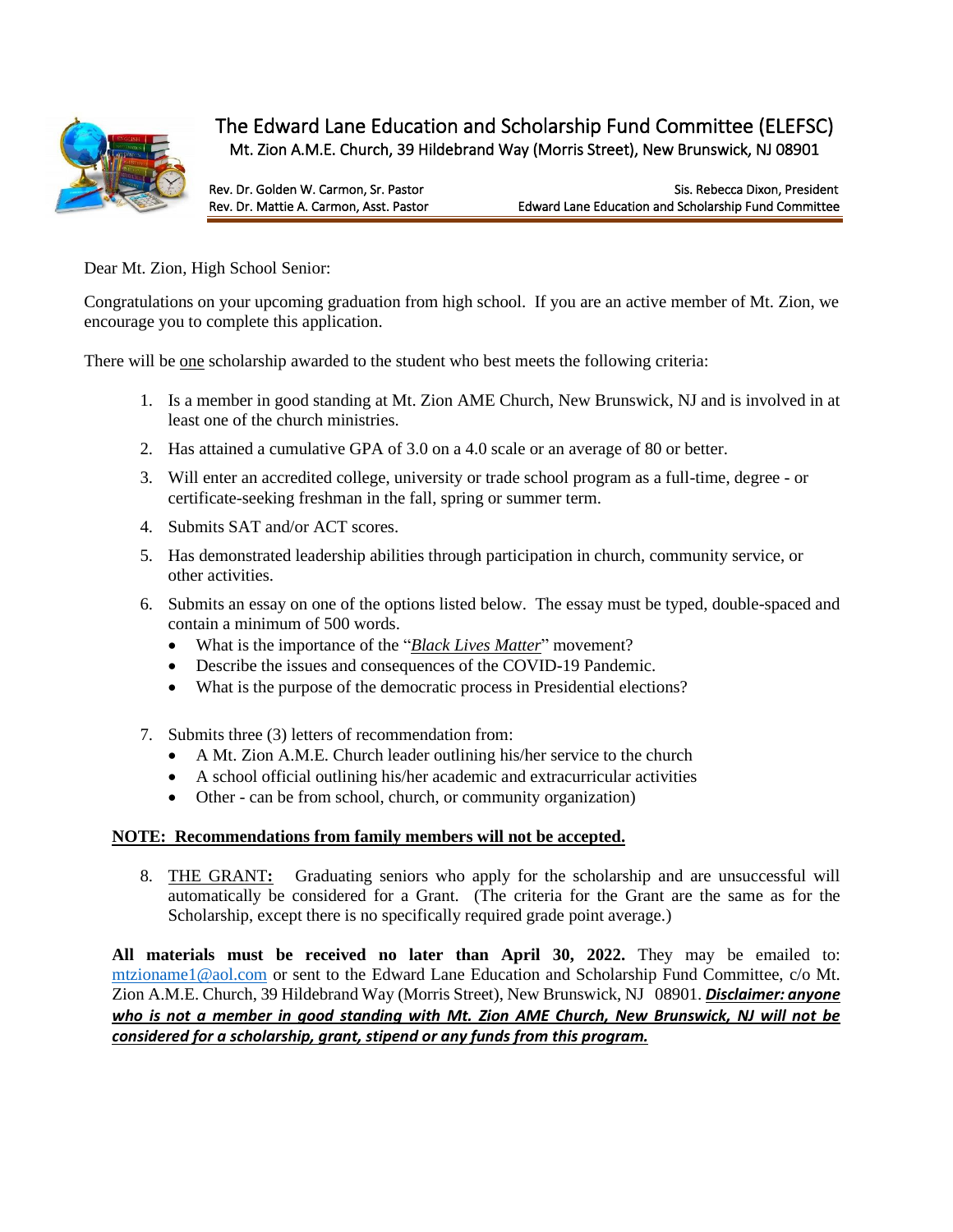

The Edward Lane Education and Scholarship Fund Committee (ELEFSC) Mt. Zion A.M.E. Church, 39 Hildebrand Way (Morris Street), New Brunswick, NJ 08901

Rev. Dr. Golden W. Carmon, Sr. Pastor<br>Rev. Dr. Mattie A. Carmon, Asst. Pastor Sis. Rebecca Dixon, President Edward Lane Education and Scholarship Fund Committee

# **2022 EDWARD LANE EDUCATION AND SCHOLARSHIP/GRANT APPLICATION** *Documents may be returned to the church address above or via email[: mtzioname1@aol.com](mailto:mtzioname1@aol.com)* **All applications and supporting documentation must be submitted by April 30, 2022** Applicant Name: Name of Parent/Guardian: Current Home Address: Phone/Cell: Email: Name of High School: Complete Address: Cumulative GPA:  $\Box$  Weighted  $\Box$  Un-Weighted **Scholastic Aptitude Test (SAT)** Date Taken: Composite Score: **Scholastic Aptitude Test (SAT)** Date Taken: Composite Score: American College Test (ACT) | Date Taken:  $\vert$  Composite Score: American College Test (ACT)  $\vert$  Date Taken:  $\vert$  Composite Score: **Extracurricular/Volunteer Activities** Activity **Position** Position **Provides: From/To (Mo./Yr.)** Dates: From/To (Mo./Yr.) **Honors Received (List date, name or type of honor received Grades 9 – 12) Work Experience** Dates: From/To (Mo./Yr.) employer and the Position